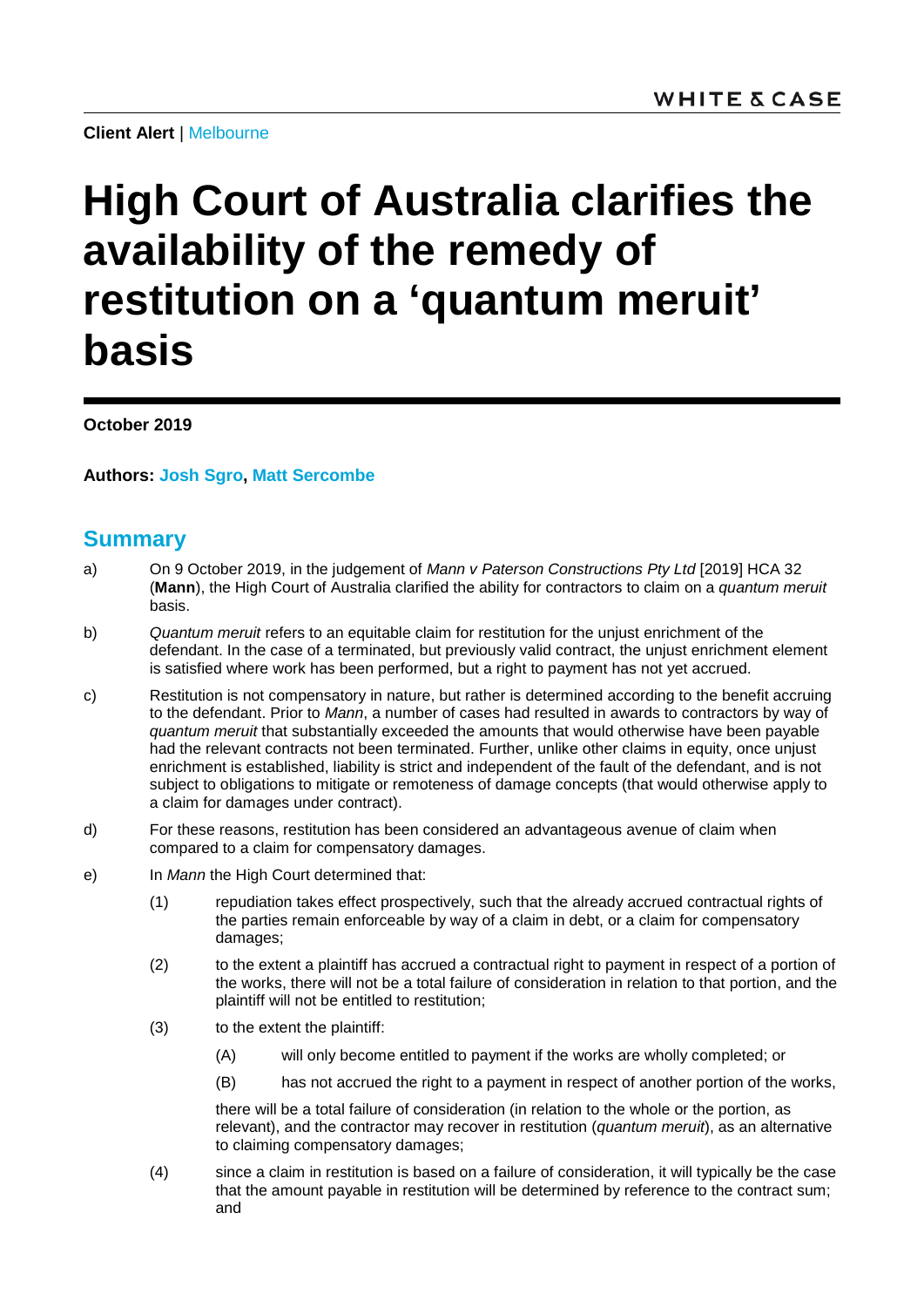- (5) there may be circumstances where restitution is not limited by the contract sum, including where the contract does not fix a contract price, the payment clause is unenforceable, or where the continued breaches of the principal have caused the contract to be unprofitable.
- f) In this regard, the High Court substantially narrowed the scope for amounts payable in restitution to exceed the otherwise contracted amount.

# **Insights**

- a) When contracting, since a progress payment may exclude a right to claim on a *quantum meruit* basis, parties should be mindful to ensure that progress payments reflect an appropriate portion of the contract sum, and do not capture works which are not yet complete.
- b) While not considered in Mann, there may be scope for parties to specify in the contract that individual progress payments are not severable from the total contract price. In that case, to the extent a right to a progress payment has accrued, a *quantum meruit* claim might be excluded entirely; although care should be taken regarding the possible adverse consequences of avoiding severability, for instance in the case of uncertainty or illegality of part of a contract.
- c) Including staged progress payments in a contract may provide some protection from a *quantum meruit* claim.
- d) The High Court's decision in Mann will have limited application in circumstances where a contract is found to be void *ab initio* (*i.e.* the contract was never validly in existence). In that case, there will be a total failure of consideration, and while the voided contractual terms may be led in evidence as to the amount of restitution, they may not be determinative.
- e) Parties should consider the extent to which their contract might refer to consideration other than the contract sum. While not considered in Mann, there may be non-monetary benefits that a plaintiff may seek to argue a defendant has gained pursuant to the contract. Such benefits may be capable of being claimed in restitution, in addition to amounts in relation to the contract sum.
- f) Parties should exercise extreme care when considering whether to claim that a contract has been repudiated.

### **Facts scenario**

- a) The facts concerned a contract entered into in March 2014 by the appellant as owners (**Owners**), and the respondent as builder (**Builder**), for the construction of two townhouses in Blackburn, Victoria at a fixed price of AUD971,000. During the course of the contract, the Owners orally requested 42 variations in relation to the front townhouse (**Unit 1**) and 31 in relation to the rear townhouse (**Unit 2**). In March 2015, following the issue of a certificate of occupancy in relation to Unit 1, the Owners paid what has been described as a 'final payment'. While the contract provided for a number of staged payments, it did not provide for this 'final payment' in respect of Unit 1. At the time of handing over Unit 1, the Builder advised the Owners that there was an amount in excess of \$48,000 payable for the variations to Unit [1](#page-1-0), and subsequently issued an invoice for \$48,844.92.<sup>1</sup>
- b) In April 2015, the Owners' solicitors wrote to the Builder alleging that:
	- (1) the Builder had advised the Owners that it would not continue carrying out the Works until its claim for variations in respect of Unit 1 had been paid;
	- (2) that the invoice for the variations had been raised in breach of the contract, and the *Domestic Building Contracts Act 1995* (Vic); and
	- (3) the Builder had committed further identified breaches of the contract which, in combination, were said to amount to a repudiation of the contract.<sup>[2](#page-1-1)</sup>
- c) In response, the Builder's solicitors replied denying repudiation; and on the Owners reasserting repudiation by the Builder, the Builder's solicitors replied that the claim of repudiation was itself a repudiation, and accepted that repudiation.[3](#page-1-2)

<span id="page-1-0"></span> <sup>1</sup> *Mann v Paterson Constructions Pty Ltd* [2019] HCA 32 at [120] to [123] (Nettle J, Gordon J and Edelman J).

<span id="page-1-1"></span><sup>2</sup> Ibid [124].

<span id="page-1-2"></span><sup>3</sup> Ibid [125] to [126].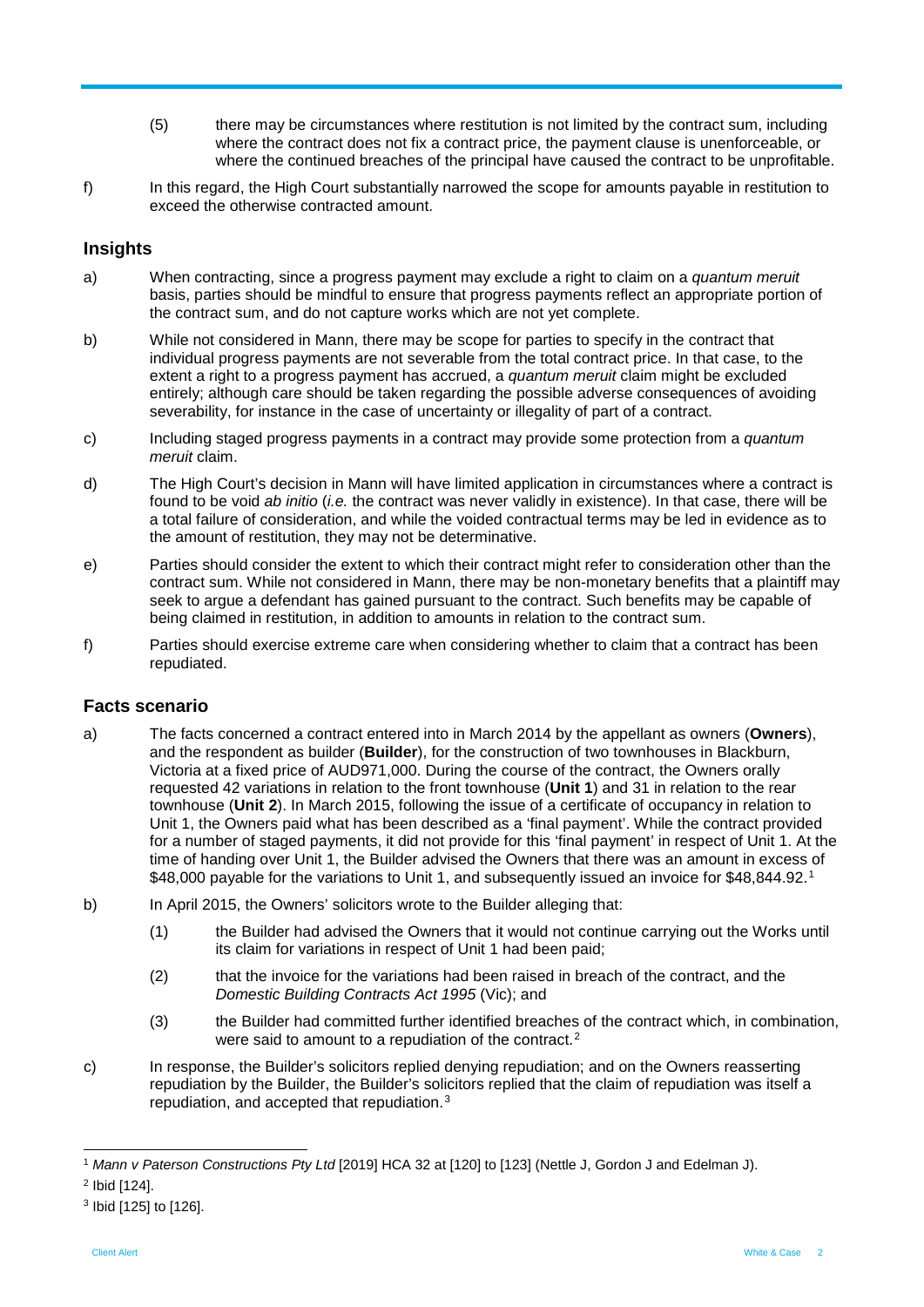- d) The Builder instituted proceedings at the Victorian Civil and Administrative Tribunal (**VCAT**), including on the basis of an assessed value of work and labour done of \$1,898,673 (for a claimed amount of \$944,898, once payments already made were taken into account), well in excess of the contract sum.[4](#page-2-0)
- e) VCAT determined that the contract had been wrongfully repudiated by the Owners, and that the Builder's acceptance of repudiation was valid. In making its decision, referring to the decision of the Court of Appeal of the Supreme Court of Victoria in *Sopov v Kane Constructions Pty Ltd [No 2]* (2009) 24 VR 510, it is clear that VCAT felt bound by precedent to grant relief on a *quantum meruit* basis.[5](#page-2-1) VCAT awarded the Builder an amount based on a value of the benefit conferred on the Owners of \$1,606,313.41 (\$660,526.41 after taking into account amounts already paid) and observed:

*"by succeeding in a claim for a quantum meruit, the Builder has recovered considerably more than it might have recovered had the claim been confined to the Contract."* [6](#page-2-2)

- f) Subject to the correction of minor mathematical errors, the determination of VCAT was upheld by the Supreme Court of Victoria and the Court of Appeal.
- g) The High Court unanimously overturned the decision of the lower courts, and referred the matter back to VCAT for recalculation in accordance with the contractual rates.

## *Quantum meruit* **as a remedy**

*Quantum meruit* is typically used as short hand for relief in restitution for unjust enrichment.

"*Restitution is concerned with the restoration to the plaintiff of a benefit conferred on the defendant at the expense of the plaintiff in circumstances which make it unjust that the defendant should retain the benefit.*"[7](#page-2-3)

The remedy is not compensatory, but rather determined by reference to the benefit conferred.<sup>[8](#page-2-4)</sup> It is an entirely separate basis of claim to compensatory damages.

The benefit is to be determined subjectively to the defendant however, in a simple case, that subjective benefit has typically been considered to be evidenced by reference to a reasonable value of the work performed, and may include a margin. The receipt of money, an increase in the value of the defendant's assets, or the avoidance of a necessary expense are regarded as incontrovertible benefits.[9](#page-2-5)

Further, unlike other claims in equity, once unjust enrichment is established, liability is strict and independent of the fault of the defendant, and in this way it is a liquidated claim.<sup>[10](#page-2-6)</sup>

The possibility that a party may be awarded a reasonable value for the work performed, and the evidentiary advantages of a claim, means that restitution has been considered as a more favourable remedy compared to compensatory damages.

# **The qualifying factor - total failure of consideration**

In order to establish that the enrichment of the defendant is 'unjust' it is necessary to establish some factor making it so.[11](#page-2-7) In the case of the repudiation of an otherwise valid contract, the High Court set out that the qualifying factor "*is a total failure of consideration, or a total failure of a severable part of the consideration*".[12](#page-2-8)

Consideration in this context means the matter considered in forming the decision to do the act and that, in many cases, the relevant basis will be the benefit that is contracted for.<sup>[13](#page-2-9)</sup>

<span id="page-2-4"></span><sup>8</sup> Ibid.

<span id="page-2-8"></span><sup>12</sup> *Mann v Paterson Constructions Pty Ltd* [2019] HCA 32 at [168] (Nettle J, Gordon J and Edelman J).

<span id="page-2-9"></span><sup>13</sup> Ibid [168] to [169].

<span id="page-2-0"></span> <sup>4</sup> Ibid [135] to [136].

<span id="page-2-1"></span><sup>5</sup> Ibid [138] to [139].

<span id="page-2-2"></span><sup>6</sup> *Paterson Constructions Pty Ltd v Mann (Building and Property)* [2016] VCAT 2100 at [528].

<span id="page-2-3"></span><sup>7</sup> Westlaw AU, *The Laws of Australia* (online at 16 October 2019) 29 Restitution, '29.1 Restitution' [29.1.10].

<span id="page-2-5"></span><sup>9</sup> Ibid [29.1.420] to [29.1.460].

<span id="page-2-6"></span><sup>10</sup> Ibid [29.1.420] to [29.1.220].

<span id="page-2-7"></span><sup>11</sup> Ibid [29.1.210].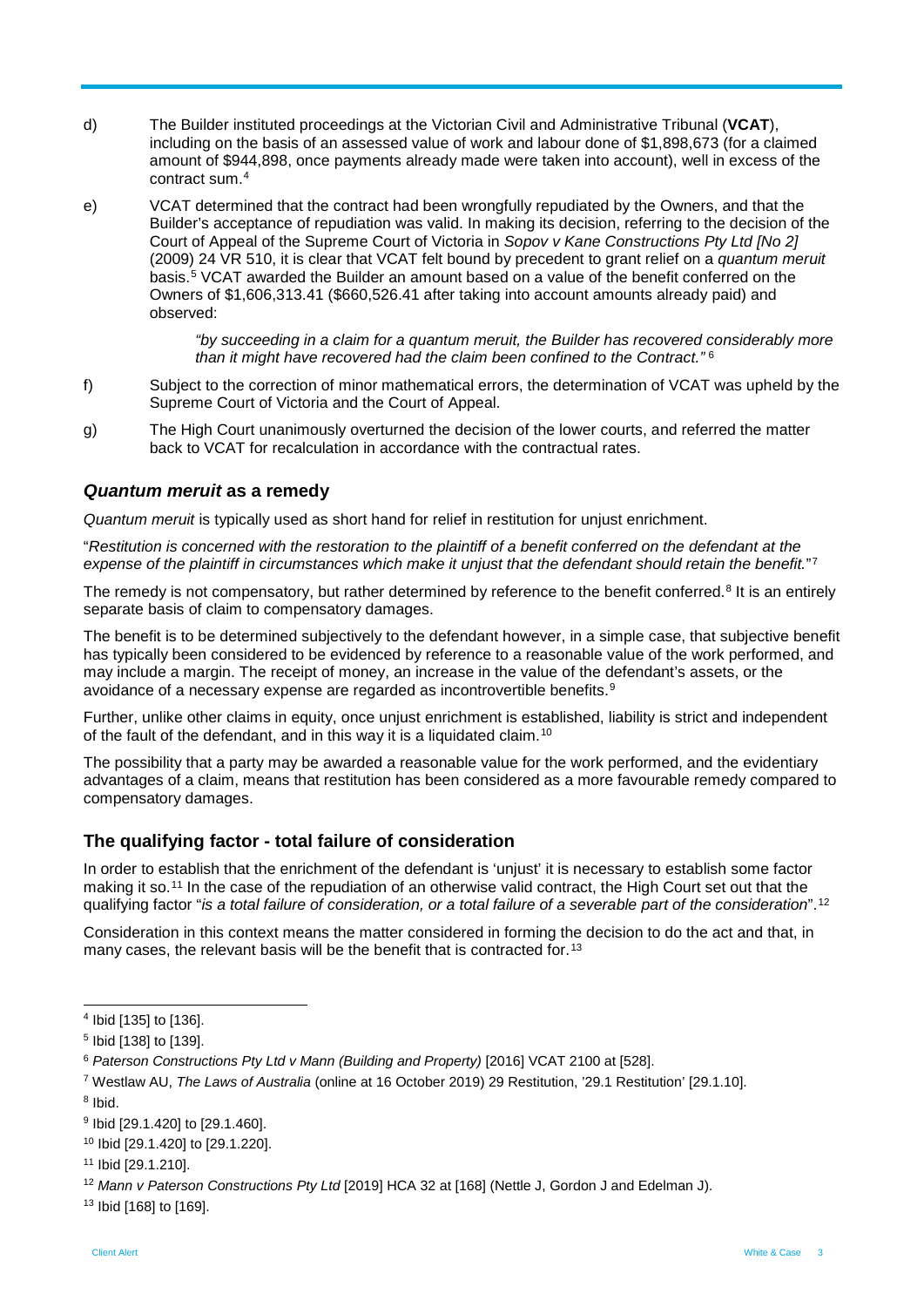By way of example:

- a) where a contract is terminated for breach such that the basis on which the work was done has failed to materialise, there will be a total failure of consideration; and
- b) where a contract "*remains enforceable, open and capable of performance*", there will be no such total failure of consideration.[14](#page-3-0)

#### **The time at which repudiation is effective**

Repudiation only takes effect prospectively rather than retrospectively (*ab initio*). This principle was unanimously accepted by the High Court.

Referring to various precedents, Nettle, Gordon and Edelman JJ identified that:

*"where a contract remains "open" – that is not "discharged" – there is generally "neither occasion nor legal justification for the law to superimpose or impute and obligation or promise to pay reasonable remuneration.""[15](#page-3-1)*

and:

*"…where a party elects to accept the other party's repudiation of the contract, both parties are released from the contractual obligation which are not yet due for performance, but existing rights and causes of action continue unaffected."[16](#page-3-2)*

### **Availability of restitution where payment has become due**

The consequence of the parties' existing rights and causes of action remaining unaffected by acceptance of repudiation is that, to the extent a party has become entitled to payment in respect of a severable part of the works, there will not be a total failure of consideration in respect of those works.

The High Court identified that a construction contract, under which the total contract price is divided between stages by way of progress payments, should be viewed as containing divisible obligations of performance. Following acceptance of repudiation:

- a) for a completed stage, there will be no total failure of consideration, and the contractor's remedy for those works will be restricted to a claim in debt for the amount due, and damages for breach of contract; and
- b) for an incomplete stage, there will be a total failure of consideration, and the contractor may recover in restitution, as an alternative to damages for breach of contract.<sup>[17](#page-3-3)</sup>

In contrast, if a contractor will only become entitled to payment if the contract is wholly completed, and the other party's wrongful repudiation means that the entitlement to payment does not arise, there will also be a total failure of consideration, and the contractor may recover in restitution, as an alternative to damages for breach of contract.[18](#page-3-4)

### **Restitution will typically be limited by the contract sum**

The High Court found no trouble with the remedies of contractual damages and restitution co-existing. Particularly, they noted that restitution is a liquidated demand which, compared to an unliquidated claim for damages, may provide for easier and quicker recovery, including by way of summary damages.[19](#page-3-5)

The High Court did identify that there is cause for concern about the potential disparity between amounts recoverable by restitution versus damages.[20](#page-3-6)

*"It may be that some builders actually set the prices at which they bid for work on the expectation that they will be astute to take advantage of an opportunity to elect for a more* 

<span id="page-3-0"></span> <sup>14</sup> Ibid [168] to [169].

<span id="page-3-1"></span><sup>15</sup> Ibid [164].

<span id="page-3-2"></span><sup>16</sup> Ibid [165].

<span id="page-3-3"></span><sup>17</sup> Ibid [176].

<span id="page-3-4"></span><sup>18</sup> Ibid [170], [173] to [174].

<span id="page-3-5"></span><sup>19</sup> Ibid [198].

<span id="page-3-6"></span><sup>20</sup> Ibid [200].